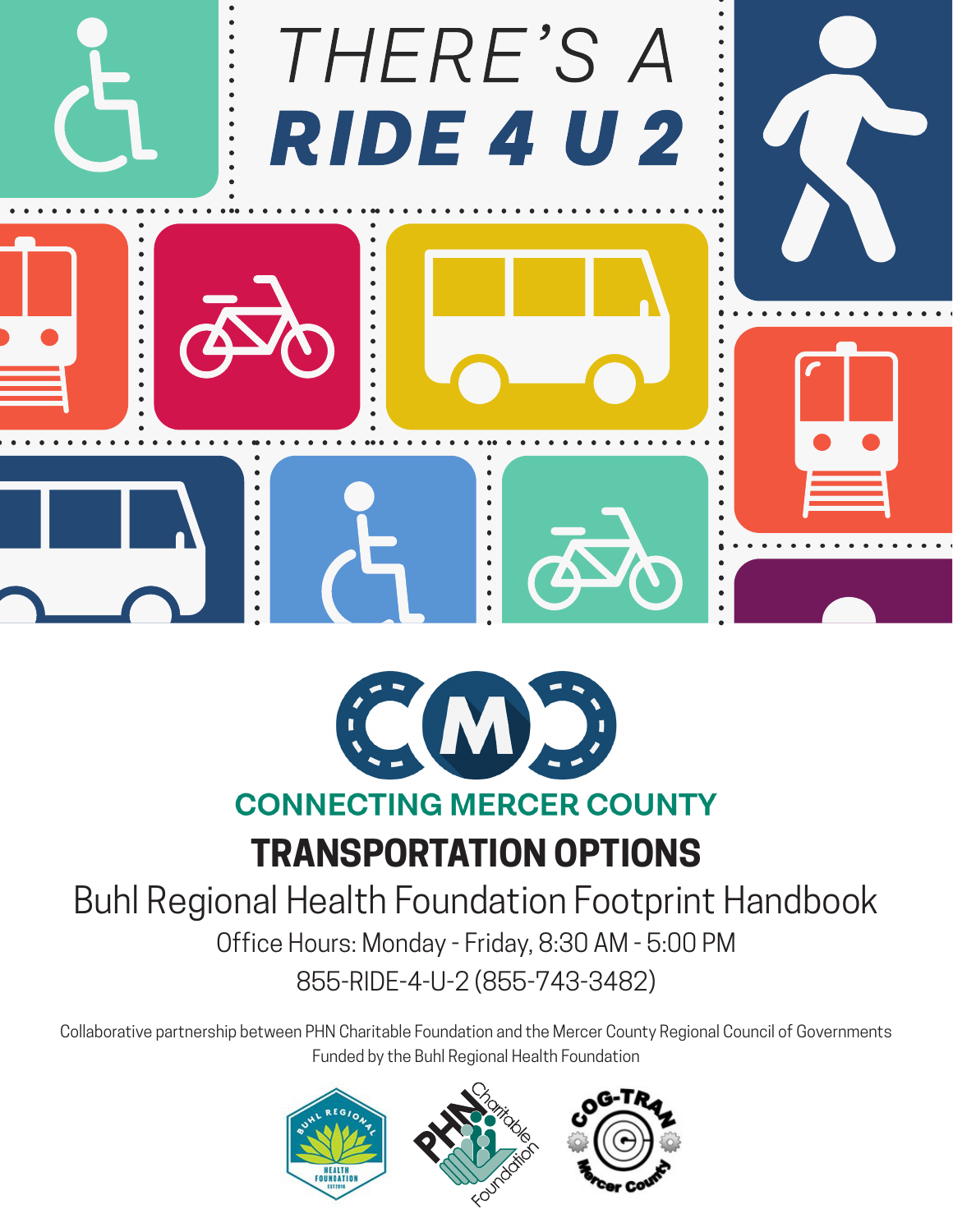

# **WHAT IS CONNECTING MERCER COUNTY?**

#### **A Collaborative Community Project**

Connecting Mercer County is a collaborative community transportation project funded by Buhl Regional Health Foundation. The project has a Mobility Manager who will serve as a nexus of information for all transportation options in the service area.

The goal of Connecting Mercer County is to identify gaps in existing transportation options for under-served populations, including healthcare and other social determinants of health and well-being. The Mobility Manager will be well versed in all available options and establish connections and contacts with agencies in the area. Community residents will have access to a phone line, through which the Mobility Manager will coordinate requests, connecting residents to services.

#### **CMC Details**

- The primary service area is the Shenango Valley, but will include the entirety of the Buhl Regional Health Foundation's service area.
- The Mobility Manager will construct a strong evidence base from which to organize project partners to best address area transportation needs.
- Connecting Mercer County seeks to connect community residents to healthcare services, as well as a number of social services, improving their overall health and well-being.

For transportation inquiries, visit:

buhlregionalhealthfoundation.org/connecting-mercer-county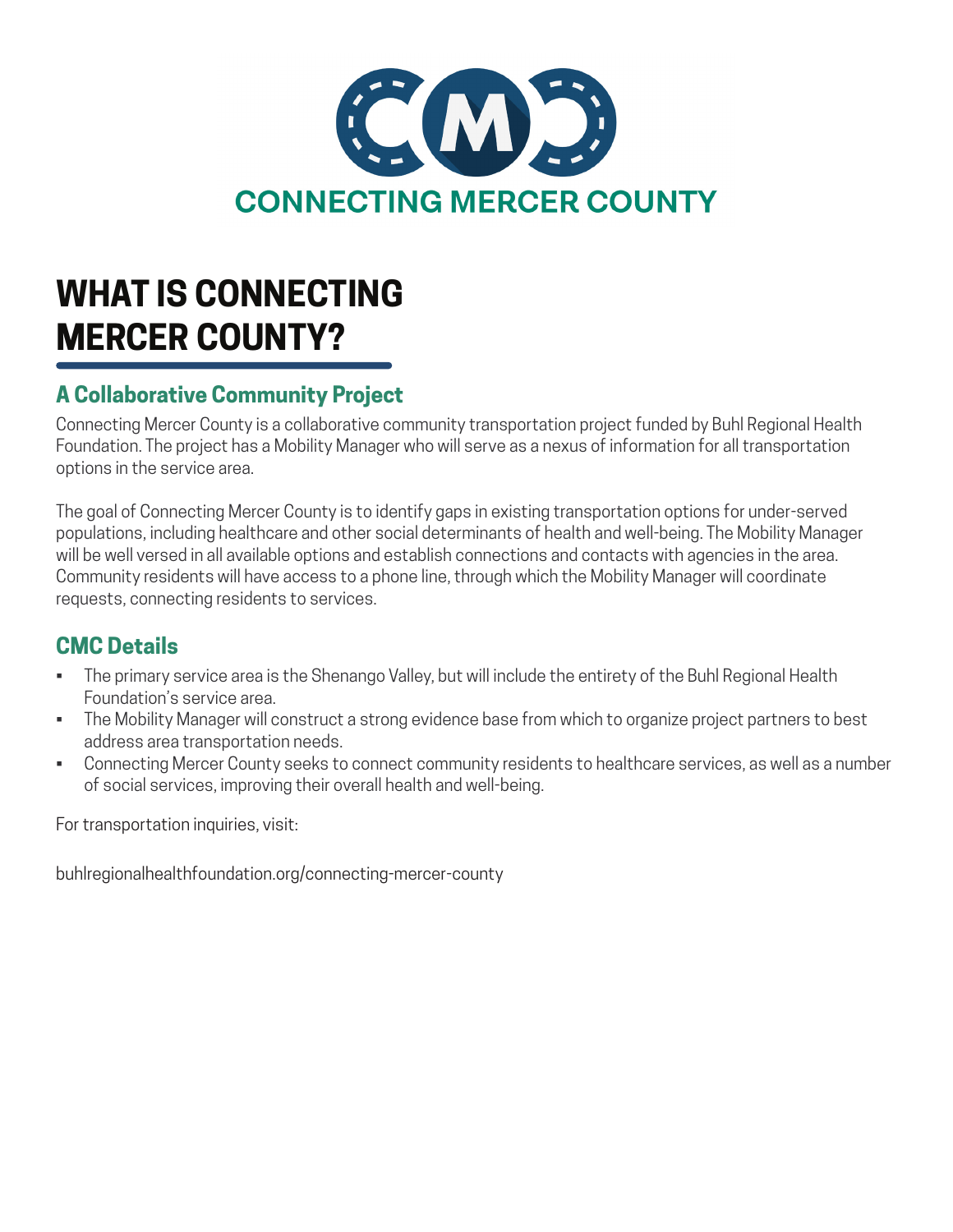# TABLE OF CONTENTS

|                                              | $\overline{1}$ |
|----------------------------------------------|----------------|
|                                              |                |
|                                              |                |
|                                              |                |
|                                              |                |
|                                              |                |
| Mercer County Community Transit7             |                |
|                                              |                |
| PHN Charitable Foundation, Provide the Ride. | .9             |
| Rides-R-Us.                                  | 10             |
|                                              | .11            |
| Shenango Valley Shuttle Service12            |                |
|                                              | .13            |
|                                              | .14            |
|                                              | .15            |
|                                              |                |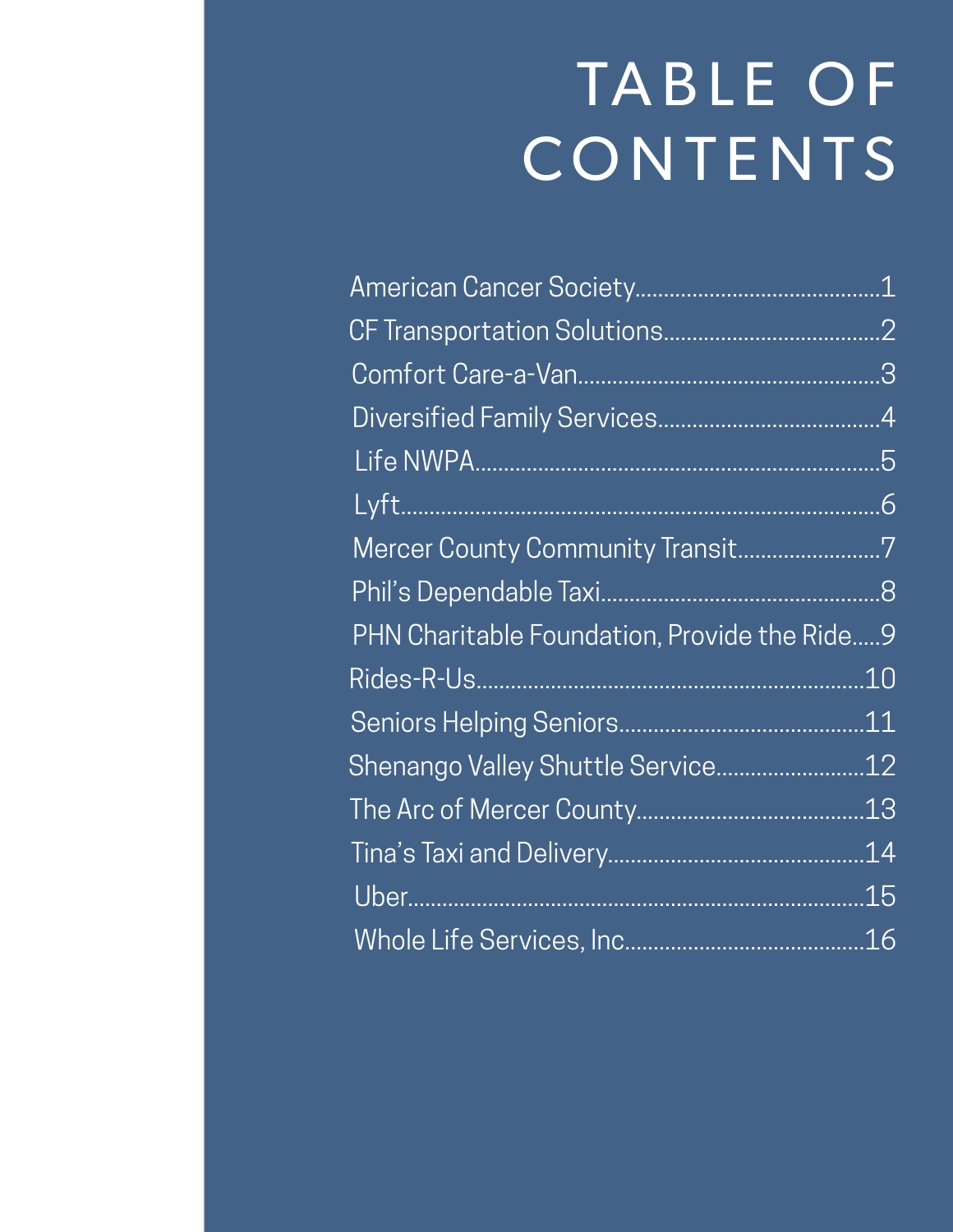#### **American Cancer Society**



Phone: 800-227-2345



#### **ROUTES**

- Depending on individual's needs and what is available in the area:
	- Coordinate a ride with an American Cancer Society volunteer driver Coordinate a ride with a local organization that has partnered with us to provide transportation Refer to a local resource you can contact for help

#### **ADDITIONAL INFORMATION**

Every day thousands of cancer patients need a ride to treatment, but some may not have a way to get there. The American Cancer Society Road To Recovery program provides transportation to and from treatment for people with cancer who do not have a ride or are unable to drive themselves.

#### **ELIGIBILITY REQUIREMENTS**

- Patients must be traveling to a cancer-related medical appointment.
- Other eligibility requirements may apply. For example, a caregiver may need to accompany a patient who cannot walk without help, or is under age 18. Contact us to find out what is available in your area, and what the specific requirements are.
- It can take several business days to coordinate your ride, so please call us at 1-800-227-2345 well in advance of your appointment date.

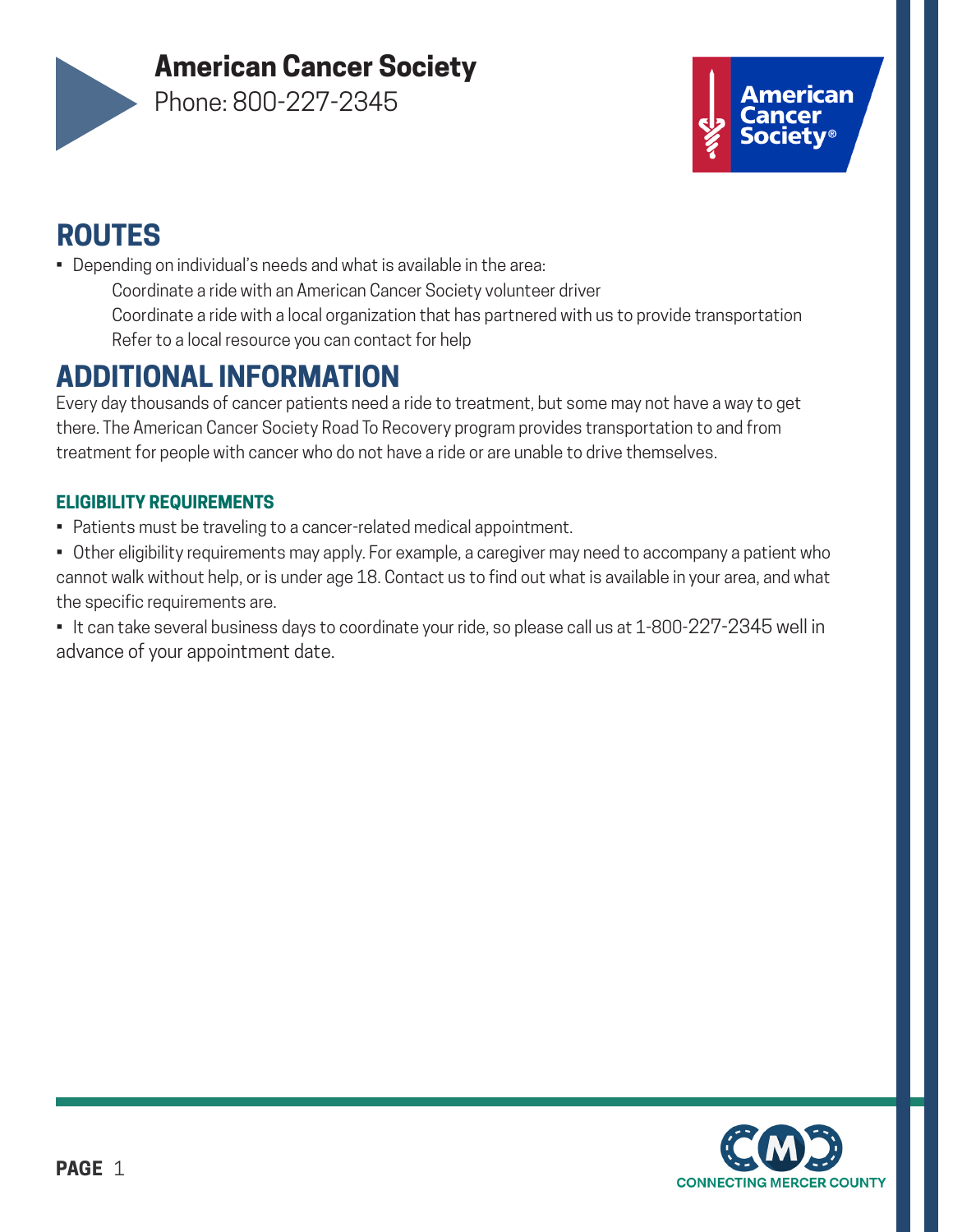#### **CF Transportation Solutions**



Phone: 724-342-6605

Hours: Monday - Friday, 8:30 AM - 5:00 PM

#### **COST**

Rates are based from point of pick-up address to drop-off address:

- \$10.00 per passenger per trip, one way for the first 0-5 miles
- For every 5 mile increment after the first 5 miles an additional \$10.00 will be charged.
- Waiting time will be charged after the initial "free 30 minutes". After 30 minutes, a fee of \$10.00 per half hour will be charged.
- An additional \$10.00 fee will be assessed for a no-show

#### **ROUTES**

Services are provided in Mercer, Lawrence, Crawford, Butler, and Trumbull counties.

- PUC transportation service
- Currently contracted with UPMC Horizon and Mercer County Behavioral Health Commission
- Wheelchair accessible
- Hours of services are dependable on your needs; closed all major holidays

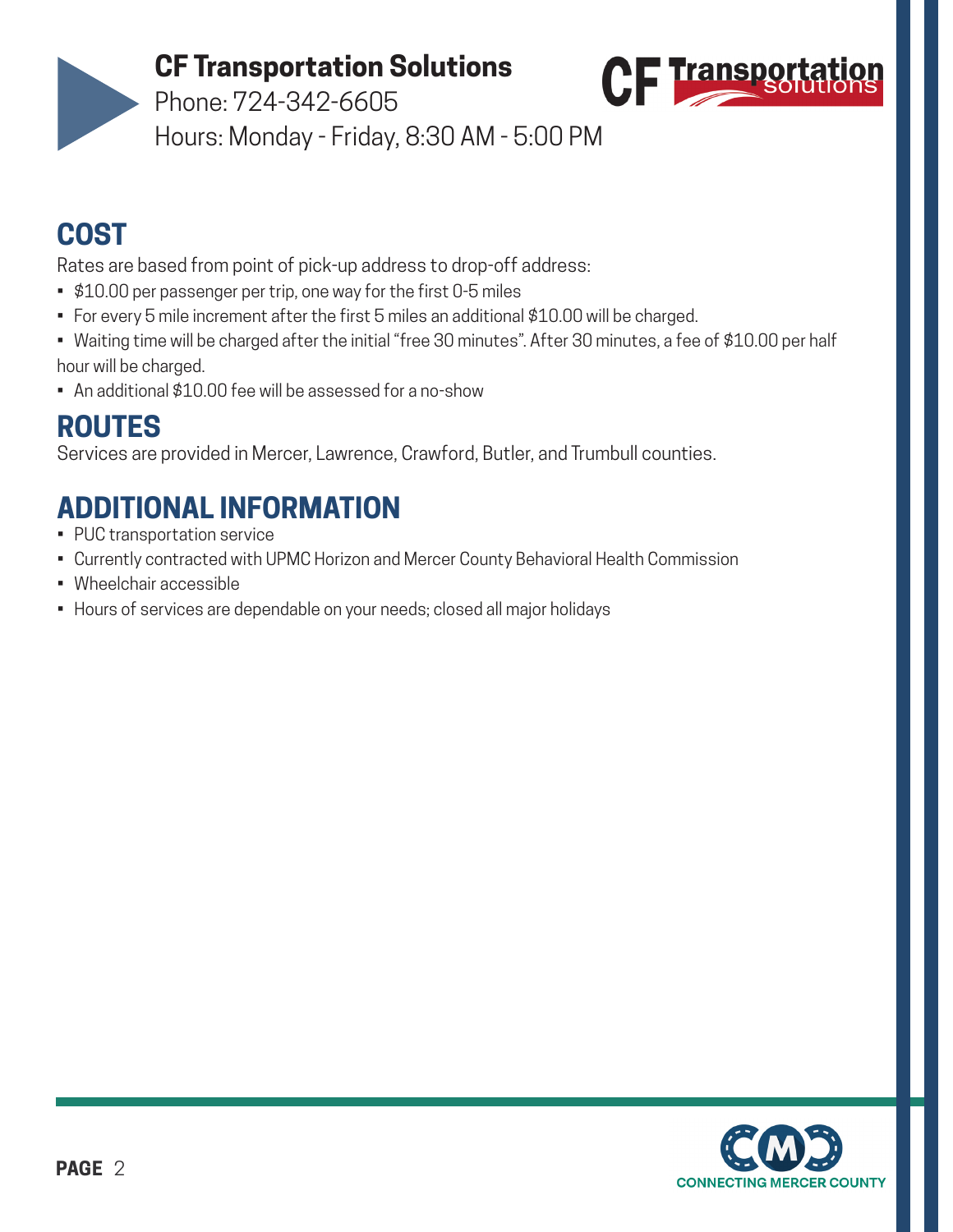

#### **Comfort Care-A-Van**

Phone: 330-744-4145 Hours: Monday - Friday, 7:00 AM - 5:00 PM



#### **COST**

Rates are based on one-way trips.

- \$20.00 pickup + \$1.50/mile
- \$12.50 additional charge for wheelchair transportation
- Rates may increase outside of regular business hours and on weekends and holidays

#### **ROUTES**

Services are offered in Trumbull, Mahoning, and Columbiana counties in Ohio.

- Service is offered 24 hours a day
- Services include:
	- Wheelchair access
	- Dialysis transports
	- Medical appointments
	- Social events
	- Shopping trips
	- Airport trips
	- Visit family and friends

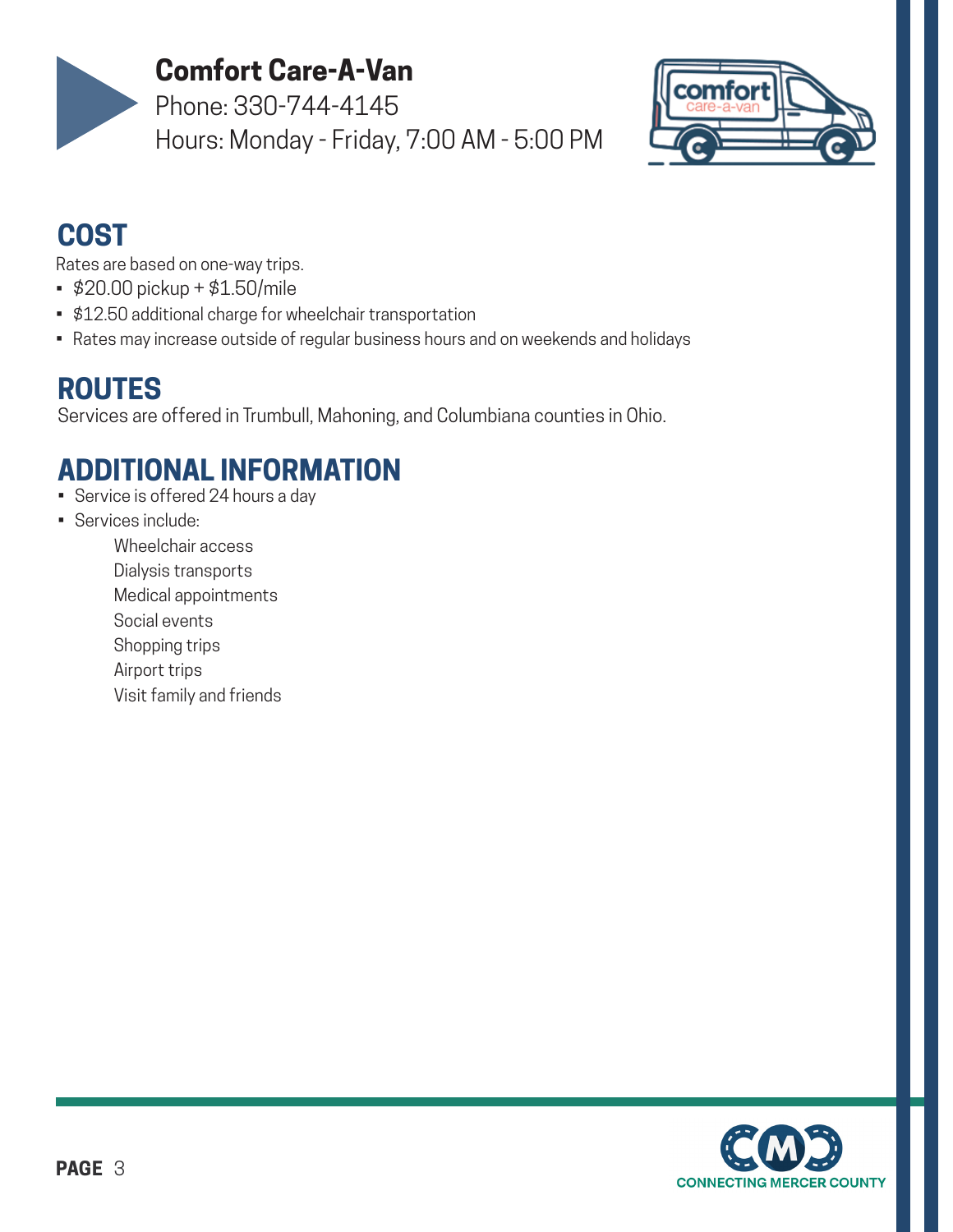#### **Diversified Family Services**

Phone: 724-346-2123, Stacey Cannon Hours:



- Provides transportation for their clients to: Residential (appointments, recreation, grocery shopping, etc.) Employment Day program
	- In-home and community supports

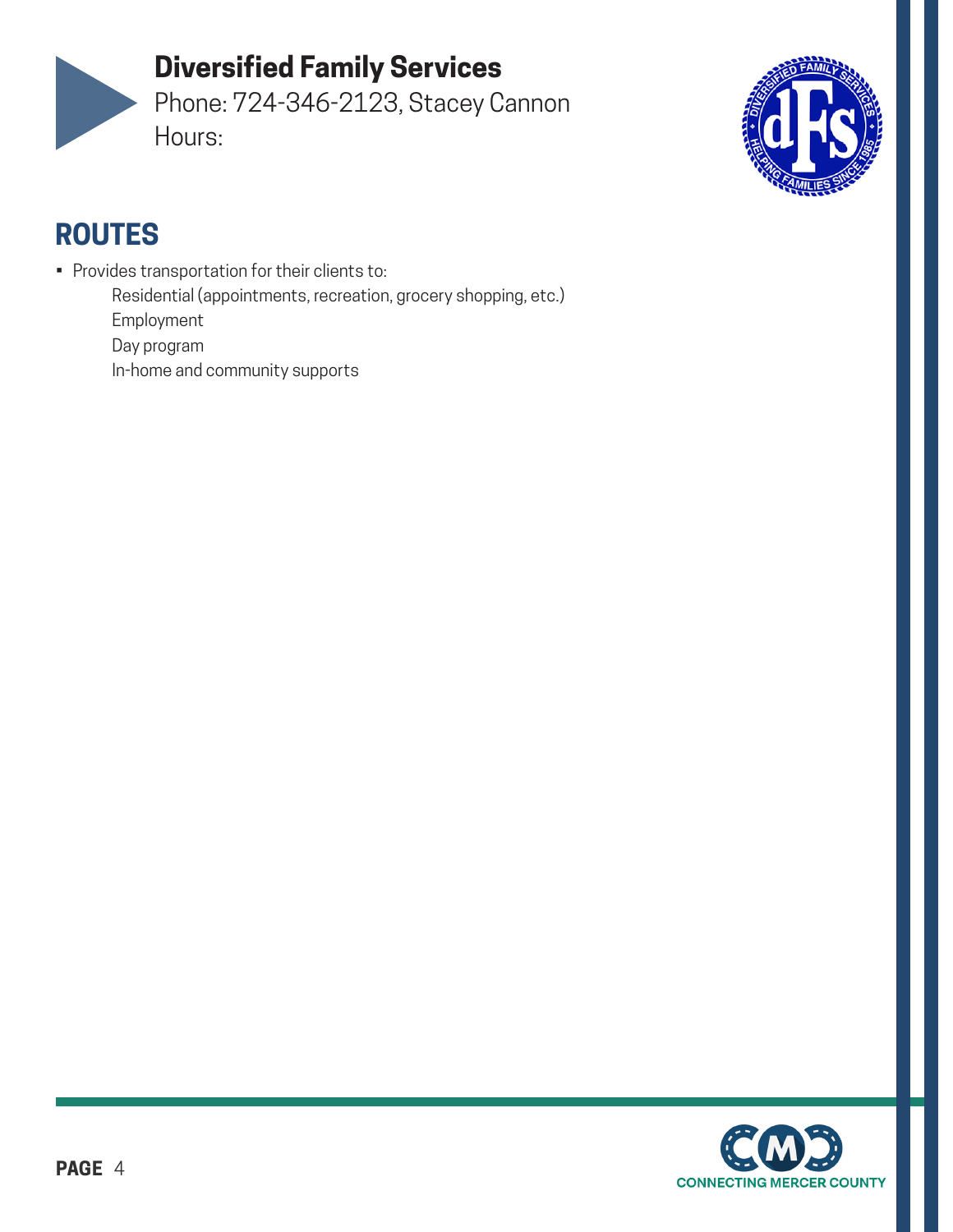



- Provides transportation for their clients to:
	- To and from the LIFE-NWPA center
	- To and from medical appointments coordinated by the care team
	- Via ambulance service, if needed, to a hospital emergency room
	- Via other transportation, as approved by the participant's care team

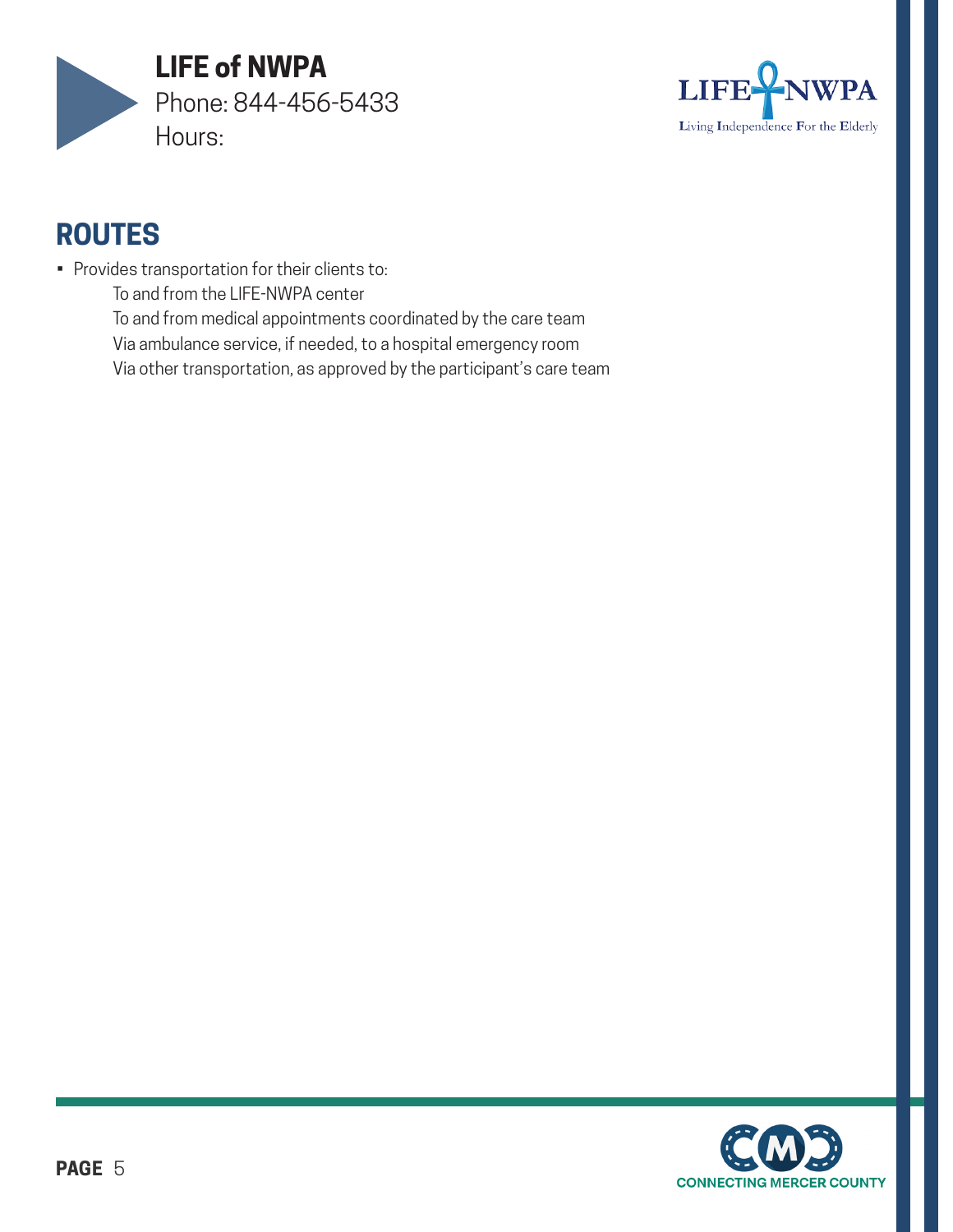



#### **COST**

Rates are based on length of trip.

- Recently became available in the Shenango Valley
- Easy app to book trips
- Time and day are factors in driver availability

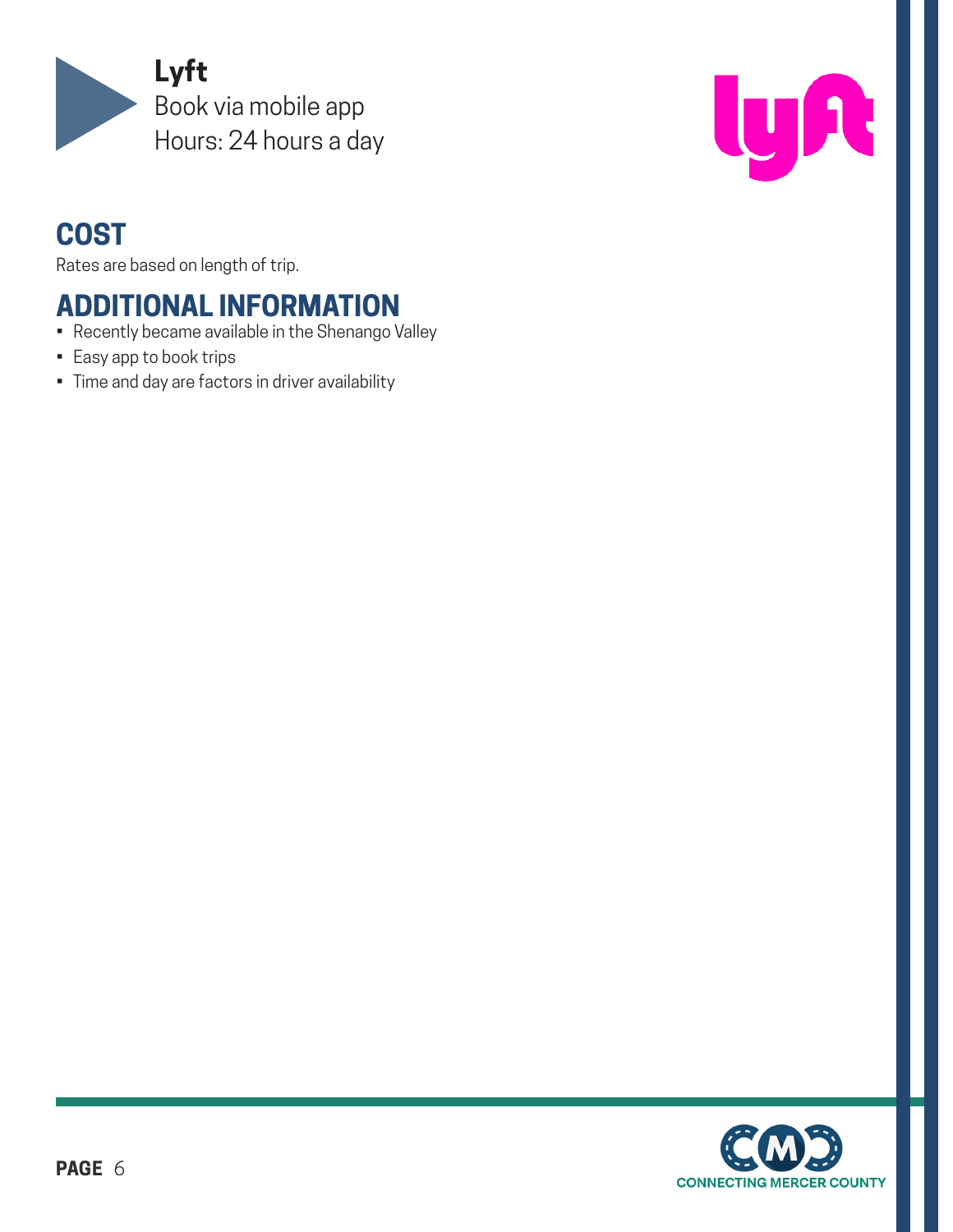

#### **Mercer County Community Transit**

Phone: 724-981-6222 / 800-222-8797 Hours: Monday - Friday, 6:00 AM -5:00 PM Outside Shenango Valley: M-F, 8:00 AM - 4:30 PM



#### **COST**

Fare is based on the length and type of trip. Reduced and free fares are available for persons whose age or health entitles them to a subsidy. Each stop is considered one trip.

#### **SUBSIDIES**

You may be eligible to have fare subsidized for one of the following:

- **SENIOR CITIZENS**: If you are age 60 or older, you are eligible to ride for \$1 per trip thanks to reduced fare subsidies from the Pennsylvania Lottery and the Mercer County Area Agency on Aging, Inc.
- **PERSONS WITH DISABILITIES**: If you are under the age of 60, have any disability as defined by the Americans with Disabilities Act (ADA), have proof of your disability from a physician or agency and have completed the appropriate registration form, you may be eligible for a reduced fare subsidy from the Shenango Valley Shuttle Service's ADA program and/or MCCT's Persons with Disabilities Transportation Program.
- **Medical Assistance Transportation Program**: If you qualify for medical assistance through the Pennsylvania Department of Public Welfare, you may be eligible for free transportation service through MATP which is managed by the Mercer County Area Agency on Aging, Inc. (724-662-6222)

# **HOW TO PAY**

- Pay when entering bus
- Correct change required
- Transit passes may be used; transit passes and multi-ride shuttle passes are available upon request from drivers and senior centers, or by contacting MCCC's administrative offices

# **ADDITIONAL INFORMATION**

**ESCORTS AND AIDES**: Door to door assistance is provided by drivers. They will help you on and off the bus and with any packages you may have. As a result of safety and insurance concerns, drivers are not permitted inside homes or businesses. Passengers using wheelchairs may be assisted by one escort. Escorts are required to pay the same fare as the client they are escorting. The escort will be expected to push the wheelchair from door to door. Our drivers will escort clients on and off the vehicle at all times.

**RESERVATIONS AND SCHEDULING**: Advanced registration is required for each one-way trip on MCCT and no unscheduled trips may be added the day of service. All Transit trips must be scheduled by 2:00 pm of the working day before your trip. Trips may be scheduled up to one month in advance.

**HOLIDAYS**: No service on New Year's Day, Martin Luther King, Jr. Day, President's Day, Good Friday, Memorial Day, Independence Day, Labor Day, Columbus Day, Veterans Day, Thanksgiving Day, the day after Thanksgiving, Christmas Day, and the day after Christmas.

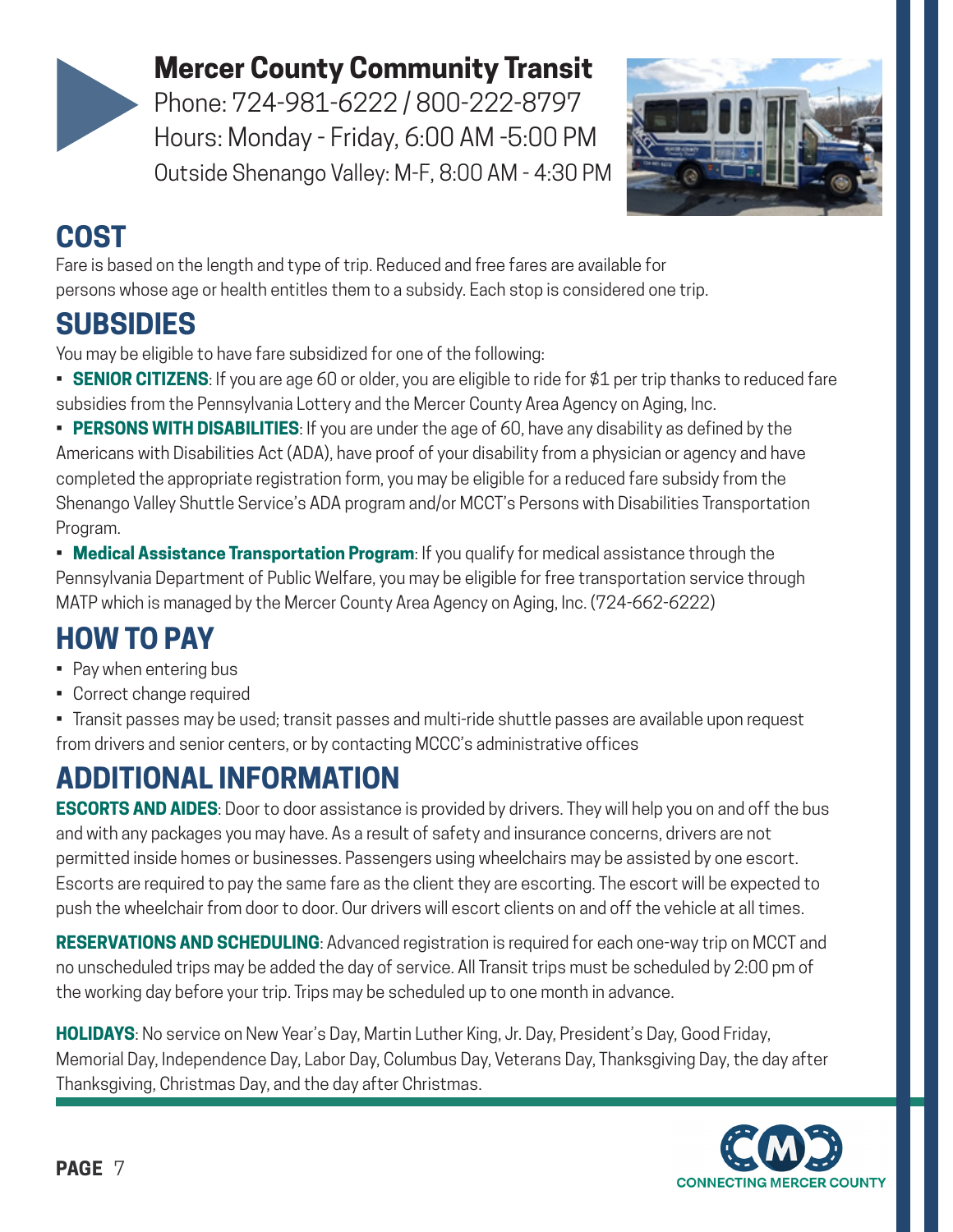

#### **Phil's Dependable Taxi**

Phone: 724-981-7445 Hours: Monday - Friday, 9:00 AM - 5:00 PM



#### **COST**

#### **ADDITIONAL INFORMATION**

#### • PUC transportation

Rates are from garage to pick-up address to drop-off address.

- \$1.00/mile to appointment
- \$2.00/mile from appointment
- \$10/half hour of wait time

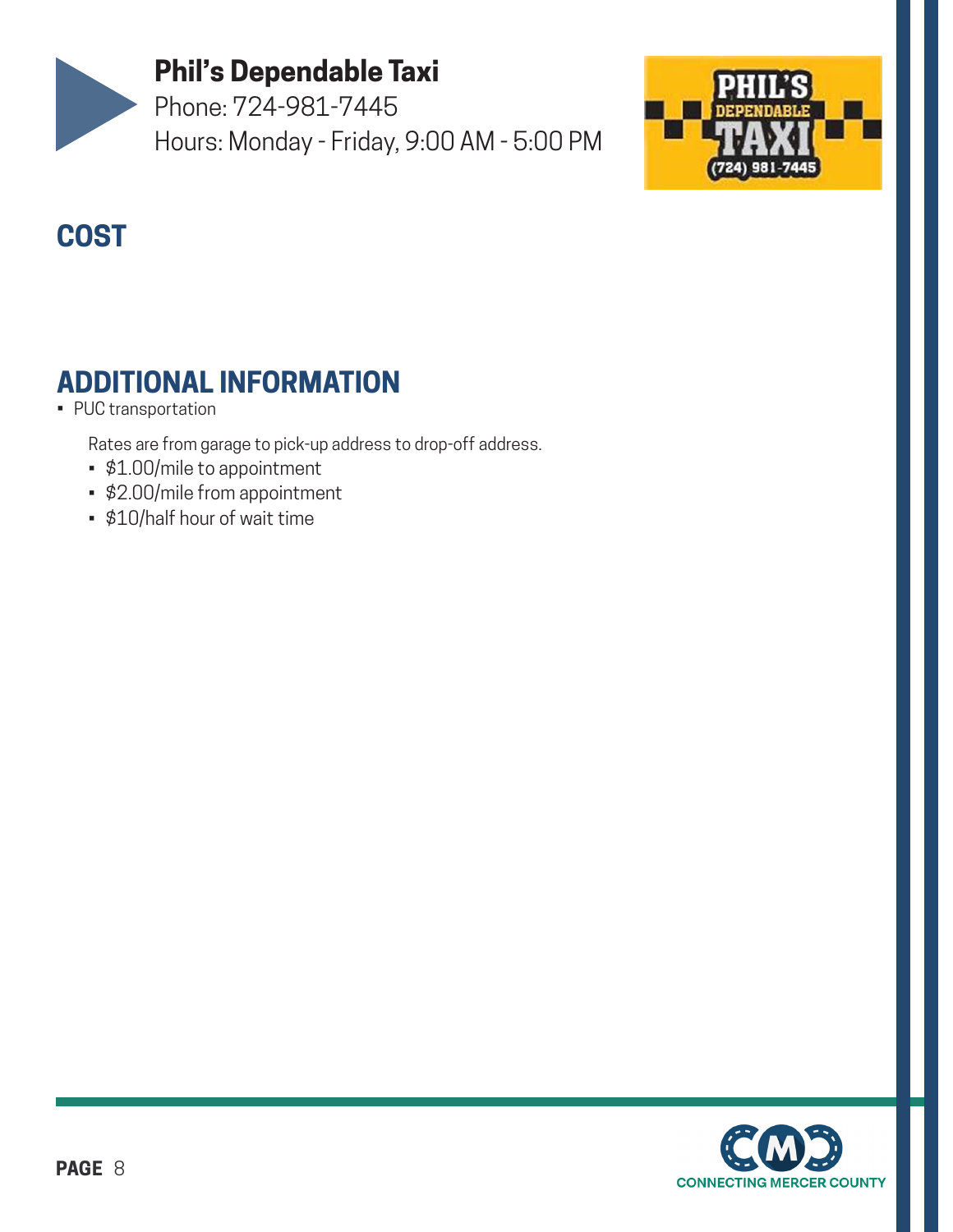



Phone: 724-342-6605 Hours: Monday - Friday, 8:30 AM - 5:00 PM

#### **COST**

Free transportation service offered to PHN patients with no other means of transportation.

#### **ROUTES**

Transportation is provided to PHN locations, local hospitals, and other contract facilities.

- Riders must be ambulatory
- Riders must be 18 or older, unless accompanied by an adult

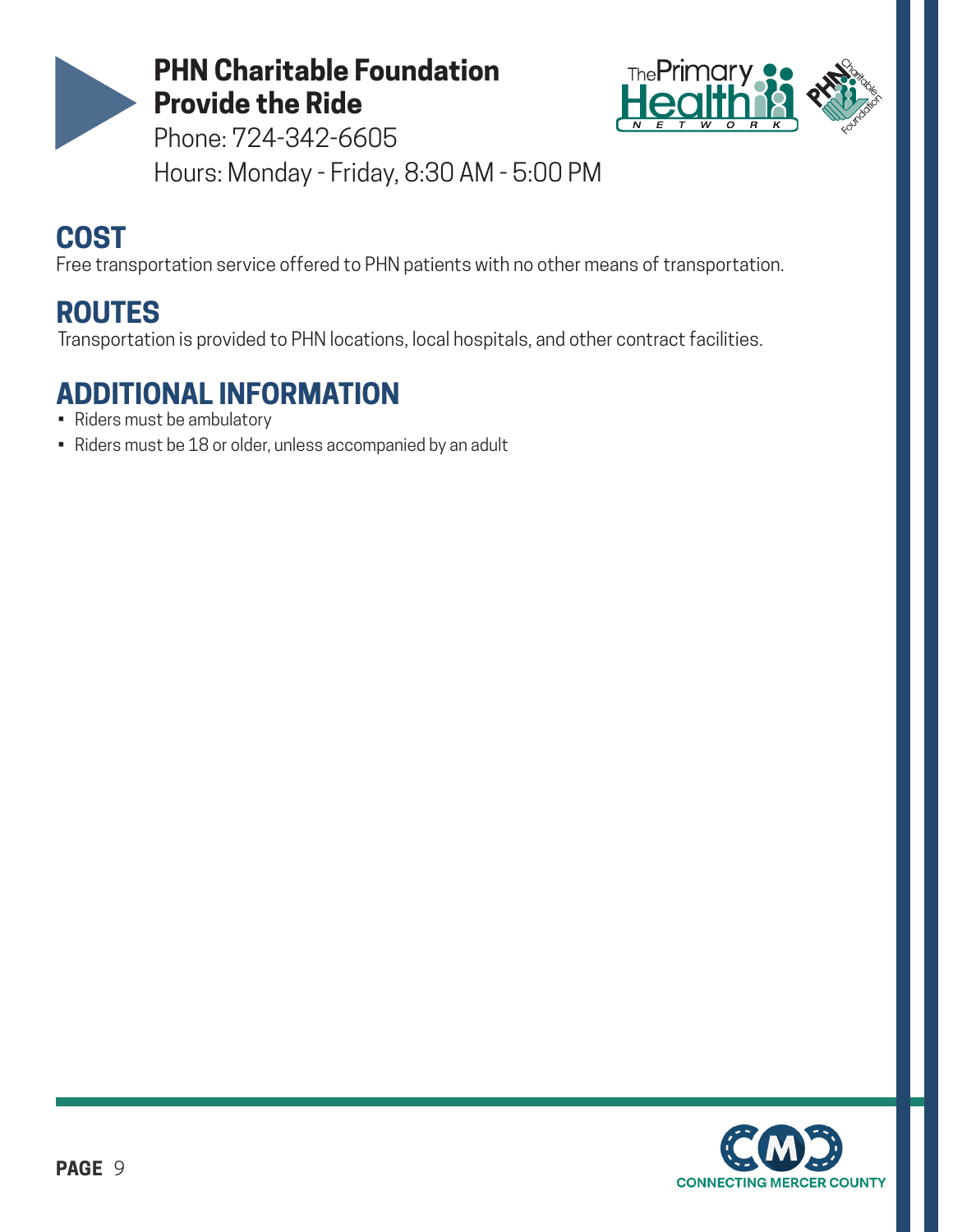

#### **Rides-R-US**

Phone: 724-383-4451, Keri or Janene Hours: 24 hours a day

#### **COST**

- \$5.00 per person for first mile
- \$2.00 per person after the second mile

#### **ROUTES**

Services are provided in Mercer County.

#### **ADDITIONAL INFORMATION**

• Services provided:

Designated driver **Church** Airport Medical appointments

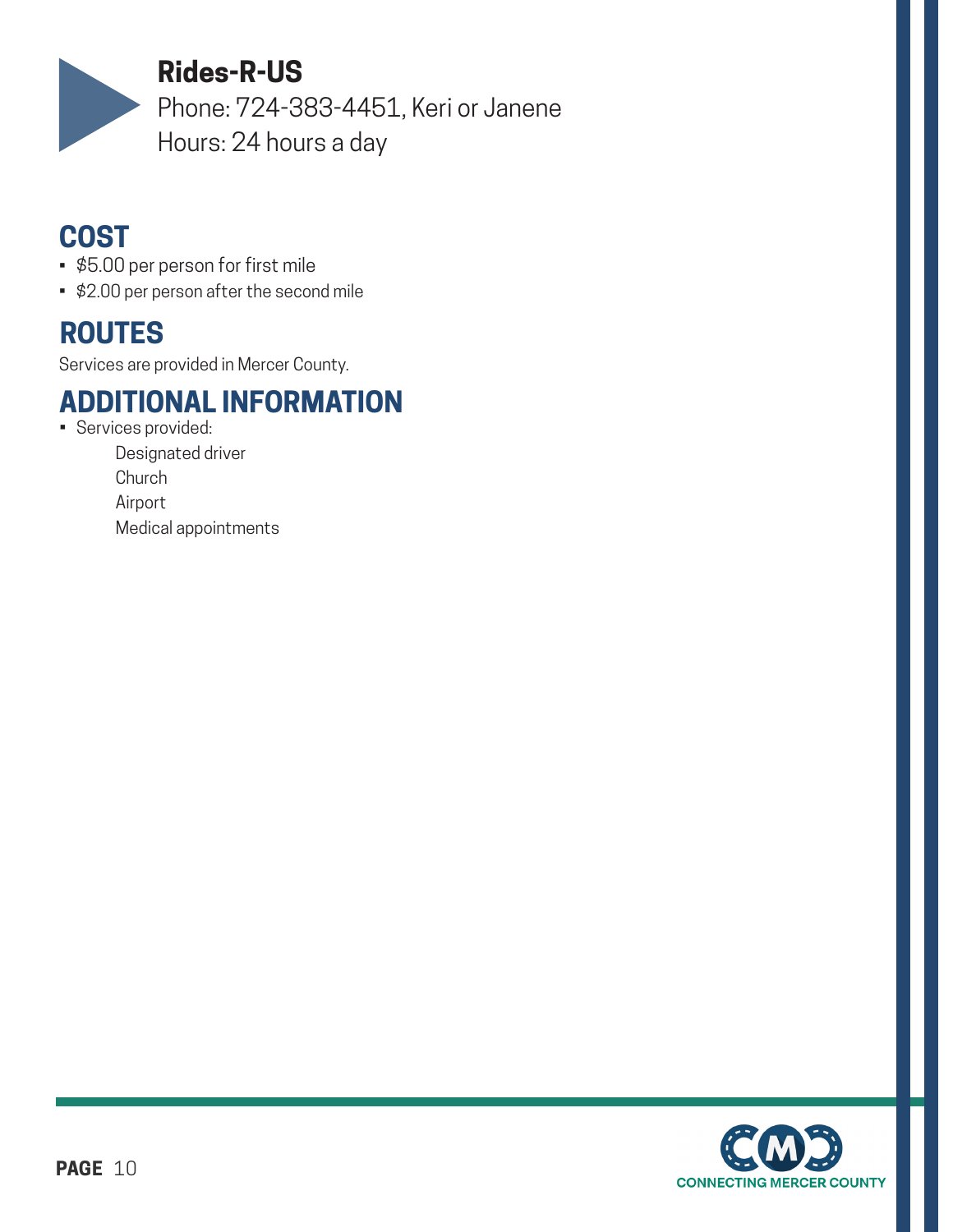

**Seniors Helping Seniors**

Phone: 724-877-3505, Robert McGoff



#### **COST**

• \$20.00 per hour and \$0.58 per mile, with a minimum of 2 hours or \$40.00

- Will provide transportation as far as Cleveland or Pittsburgh
- Provides transportation for seniors to: Medical appointments Grocery shopping And more

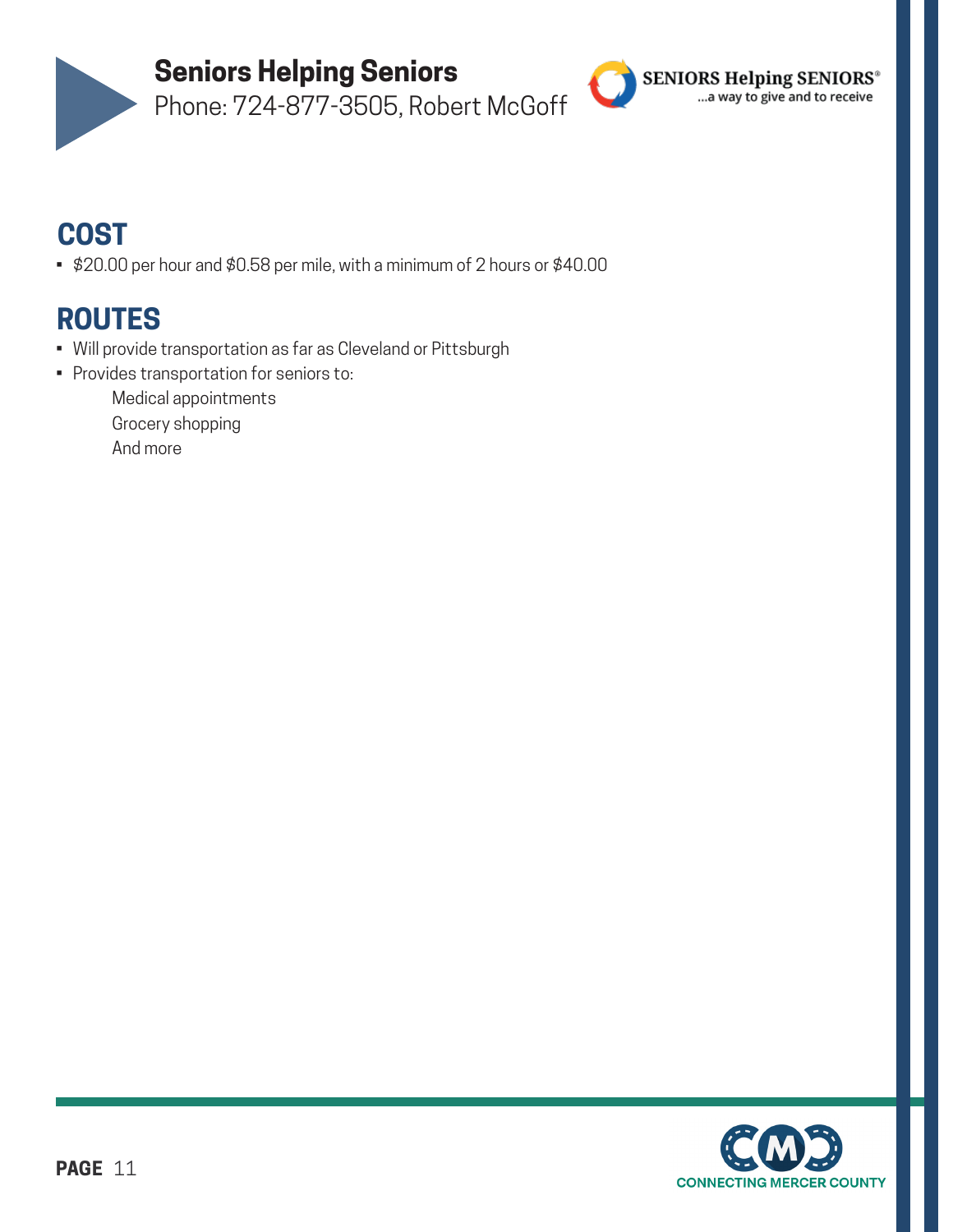

#### **Shenango Valley Shuttle Service**

Phone: 724-981-1561 Fax: 724-981-2639 Hours: Monday - Friday, 8:00 AM - 4:30 PM



#### **COST**

| Full Fare                 | \$1.25           |
|---------------------------|------------------|
| <b>Half Fare</b>          | \$0.60           |
| Medicare Card Holders     | \$0.60           |
| Students (K-12)           | \$0.25 or \$10   |
|                           | for 40 ride pass |
| Senior Citizens           | Free             |
| Big 40 Pass               | \$30.00          |
| Persons with disabilities | \$0.60           |
| Children 5 and under      | Free             |

**HALF FARE PROGRAM**: Passengers with a disability, as defined by the Americans with Disabilities Act, may be entitled to a Pennsylvania Reduced Fare. A Medicare card with photo ID is sufficient proof for eligibility when boarding the bus for the Federal Half Fare program. If you do not possess a Medicare card, you may provide documentation of your disability from a licensed physician to the SVSS office and a Reduced Fare Transit Identification Card will be issued to you.

#### **HOW TO PAY**

- Pay when entering bus
- Correct change required

#### **ROUTES**

**CENTRAL ROUTE**: Service between Downtown Sharon and the Shenango Valley Mall along the State Street corridor.

**COURTHOUSE ROUTE**: Service between the Shenango Valley and the Mercer County Courthouse.

**EXPRESS ROUTE**: Service between Longview Road and Wal-Mart along the Route 18 corridor.

**NORTHERN ROUTE**: Service between downtown Sharon and the Shenango Valley Mall via Sharpsville.

**SOUTHERN ROUTE**: Service between downtown Sharon and the Shenango Valley Mall via Farrell and Wheatland.

#### **ADDITIONAL INFORMATION**

• Download the MyStop App in the App Store

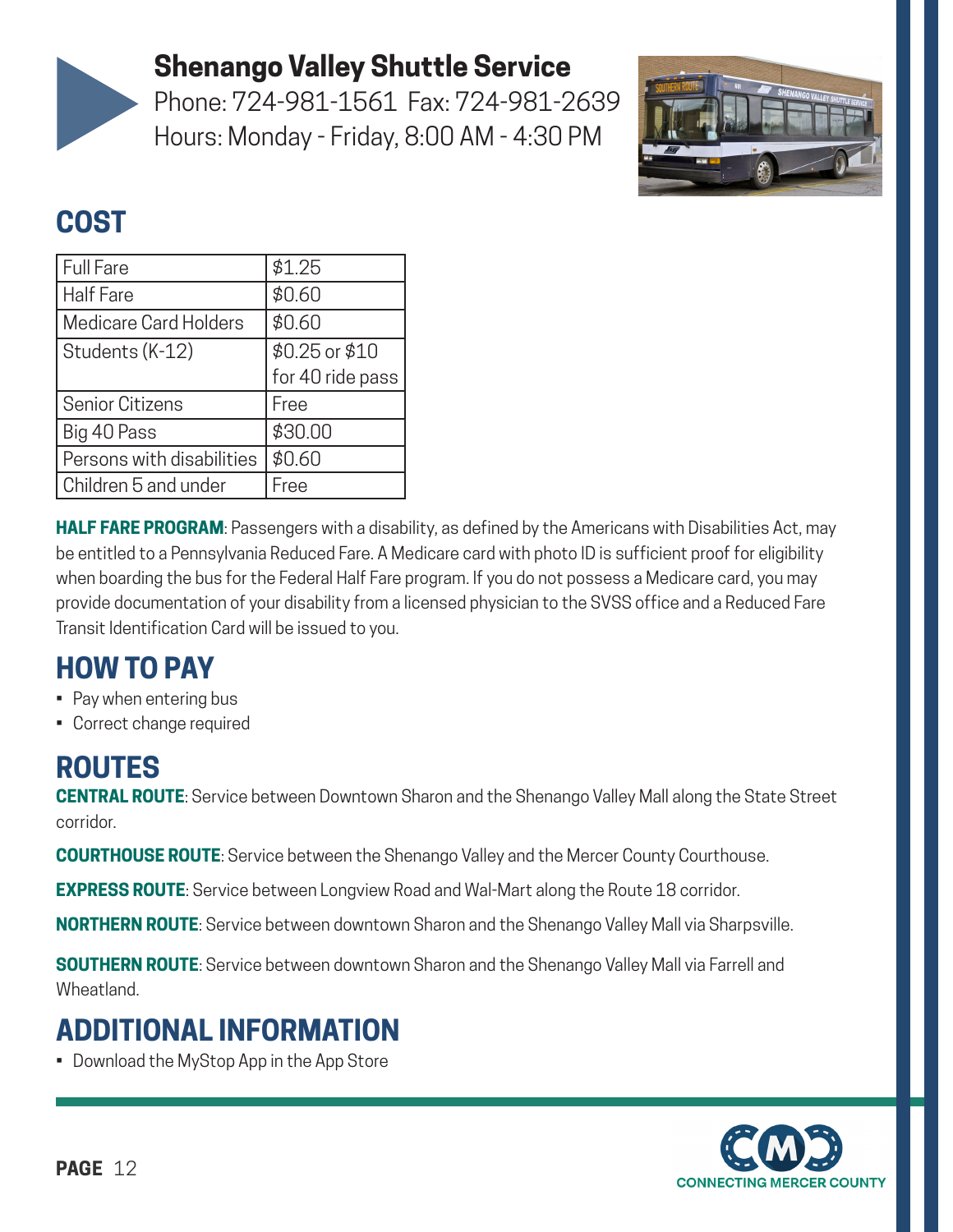

#### **The Arc of Mercer County**

Phone: 724-981-2950, Diane O'Rourke Hours: Monday - Friday, 8:30 AM - 4:30 PM



For people with intellectual and developmental disabilities

- Provides transportation for their clients in group homes for:
	- **Education**
	- Work
	- Medical appointments
	- Day programs
	- Grocery shopping
	- Banking
	- Personal shopping
	- Recreational and social events
	- Community outings

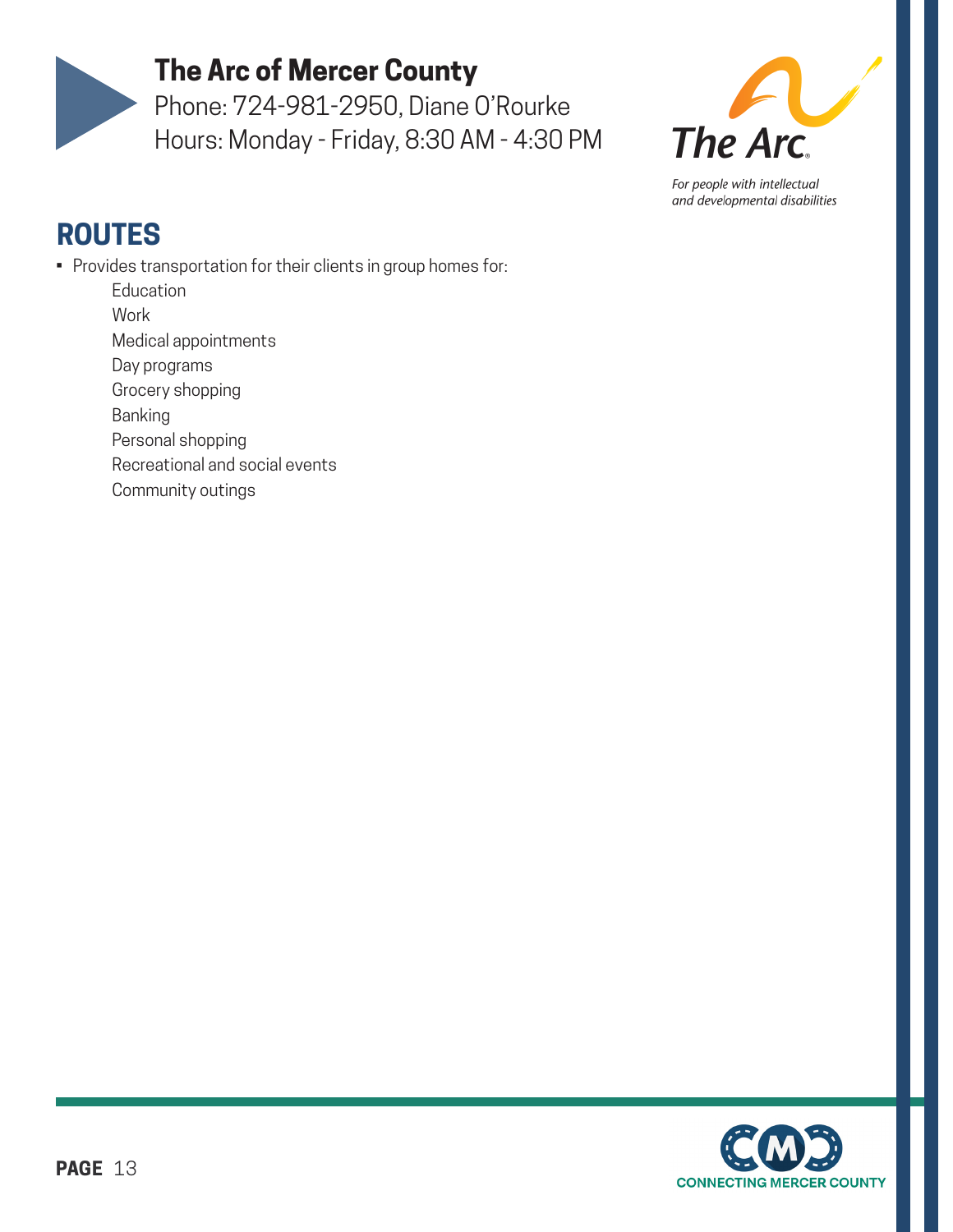

#### **Tina's Taxi and Delivery**

Phone: 724-992-3360 Hours: 24/7 transportation services



#### **COST**

Rates are from garage to pick-up address to drop-off address.

- \$2.50/mile
- Airport transits are a flat rate of \$140.00

## **ROUTES**

Services are offered in Mercer, Venango, Lawrence, Crawford, and Butler counties.

#### **ADDITIONAL INFORMATION**

• Paratransit PUC transportation

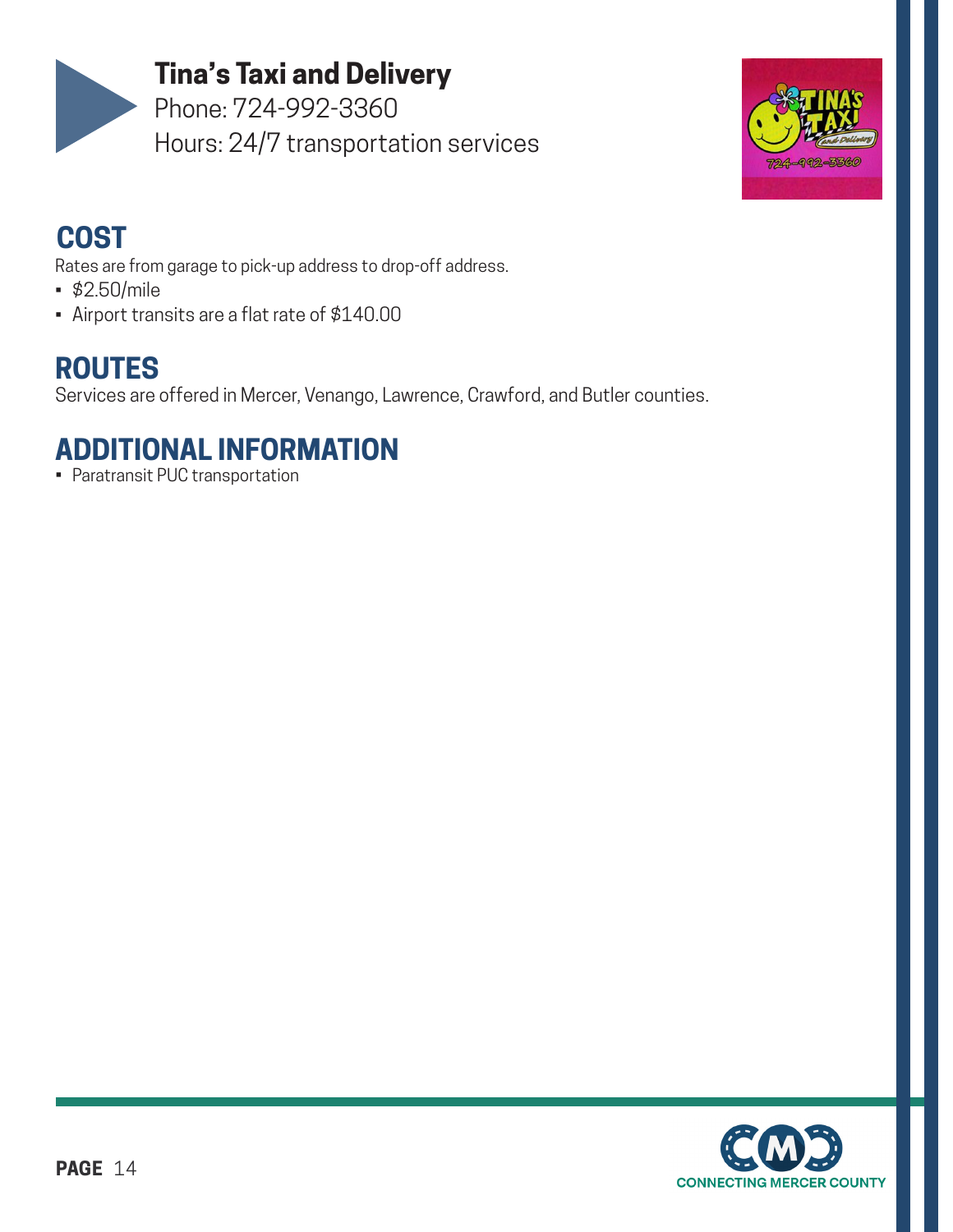

# Uber

#### **COST**

Rates are based on length of trip.

- Recently became available in the Shenango Valley
- Easy app to book trips
- Time and day are factors in driver availability